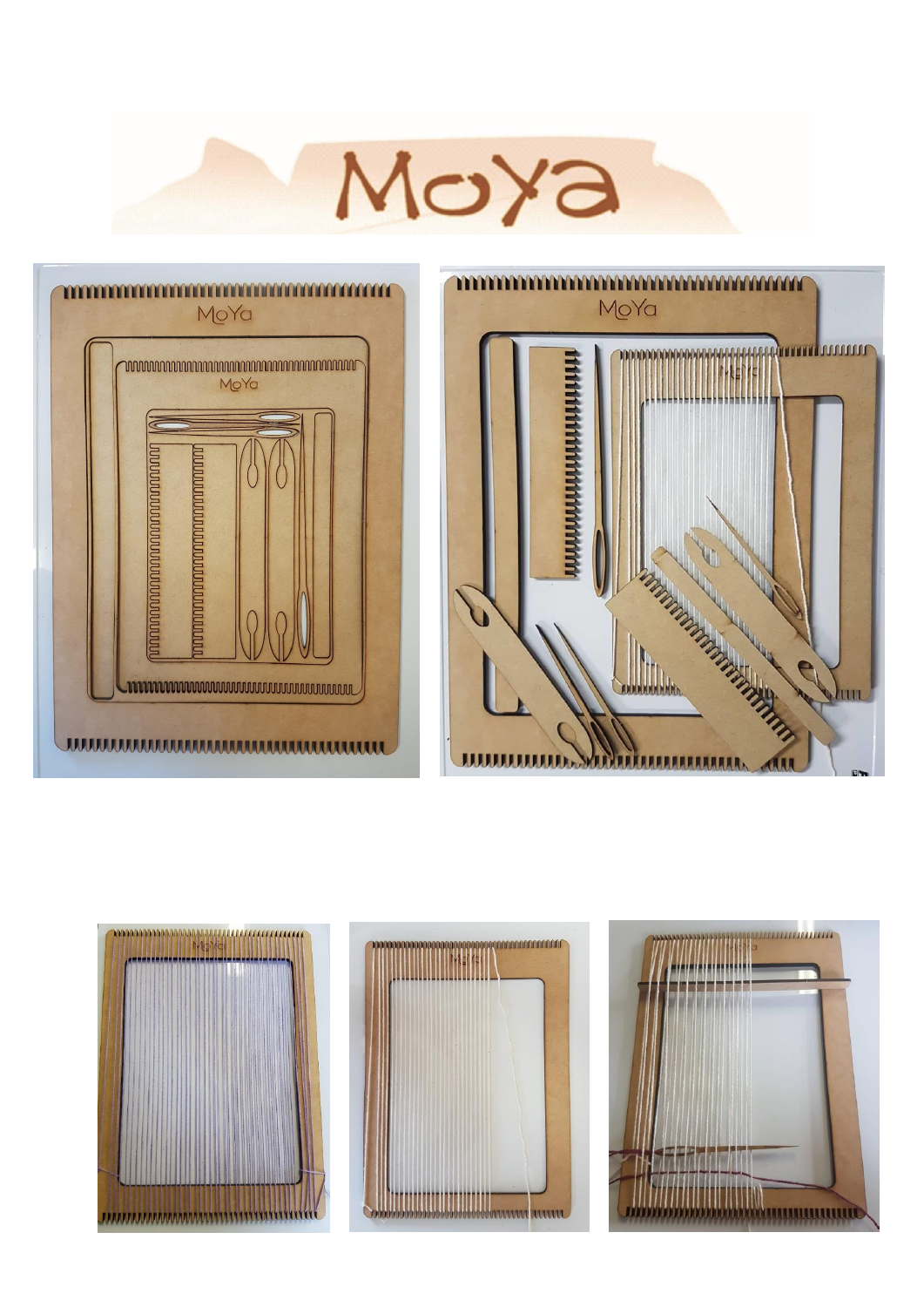## BASIC INSTRUCTIONS TO USE THE MOYA POP OUT WEAVING LOOM

The yarn wound on the loom is called the *warp.* Each yarn strand wound on the loom is called a warp end.

YOU'RE GOING TO WEAVE BACK AND FORTH WITH THE *WEFT* YARN. A ROW OF WEFT YARN IS CALLED A *PICK.*

## TO START WEAVING:

Measure your first strand, about one meter. Thread up a large eye needle and start weaving! You can begin to weave on either side of the loom. Leave a tail about 10cm long hanging on the *selfedge*.

The self-edges are the sides of the woven piece.

Pass the needle over one warp end and under the next. Over, under, over, under- that's the mantra. After you weave across all of the warp ends, make an arc with the yarn, then pack it down. This makes the weft fall in between the warp ends.

If you pull the yarn through without letting it have a chance to settle in, eventually it will start to pull in the self-edges and your finished piece will be more narrow on the top than the bottom

Pack down each row with the comb

## BEGIN A NEW STRAND

.

You can start a new yarn strand anywhere on the weaving. I like to begin each new strand randomly, that way I don't build up bulk when it comes time to sew the hanging threads into the back of the piece.

Leave at least 10cm of the old and new strands hanging until finishing time

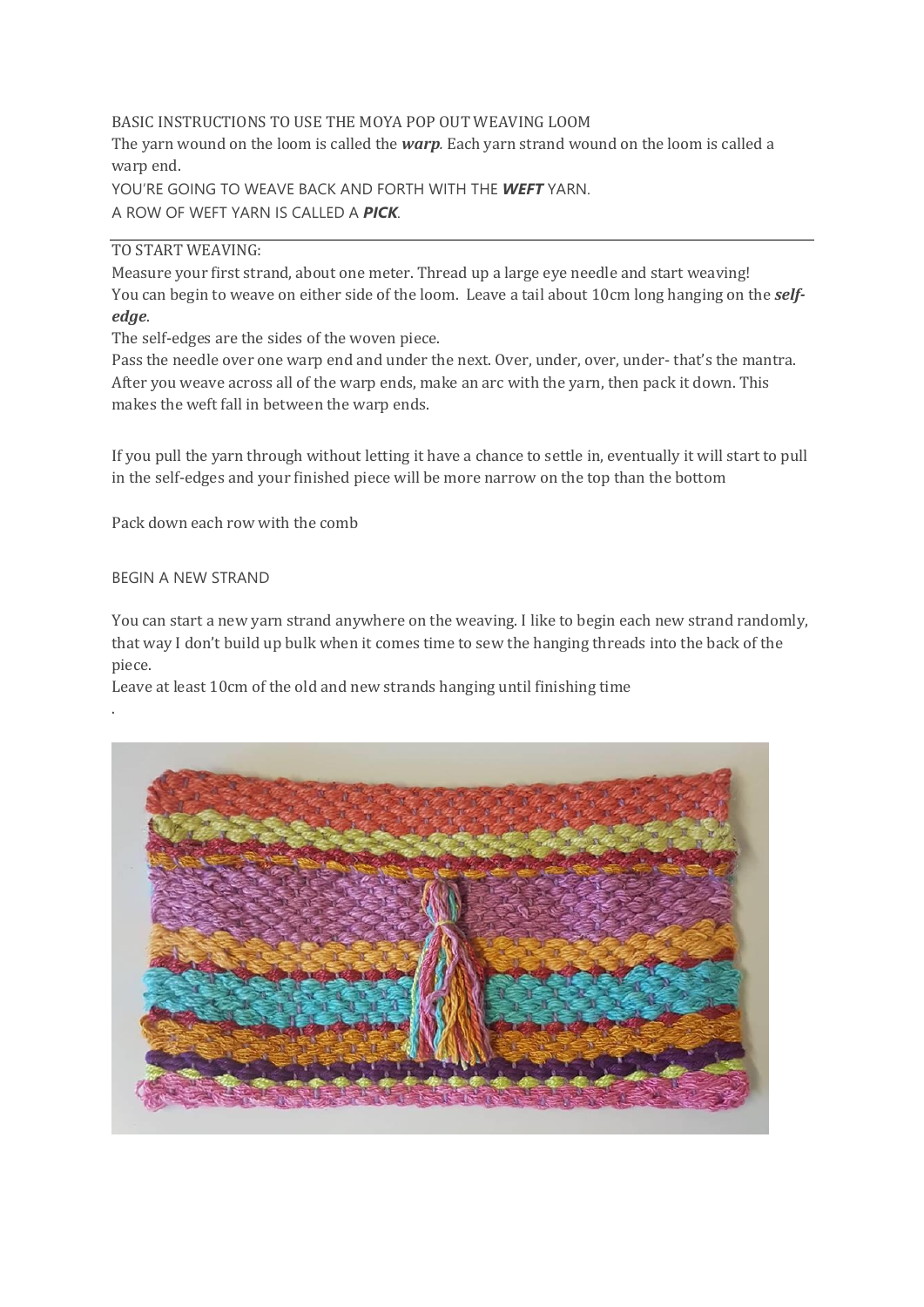![](_page_2_Picture_0.jpeg)

![](_page_2_Picture_1.jpeg)